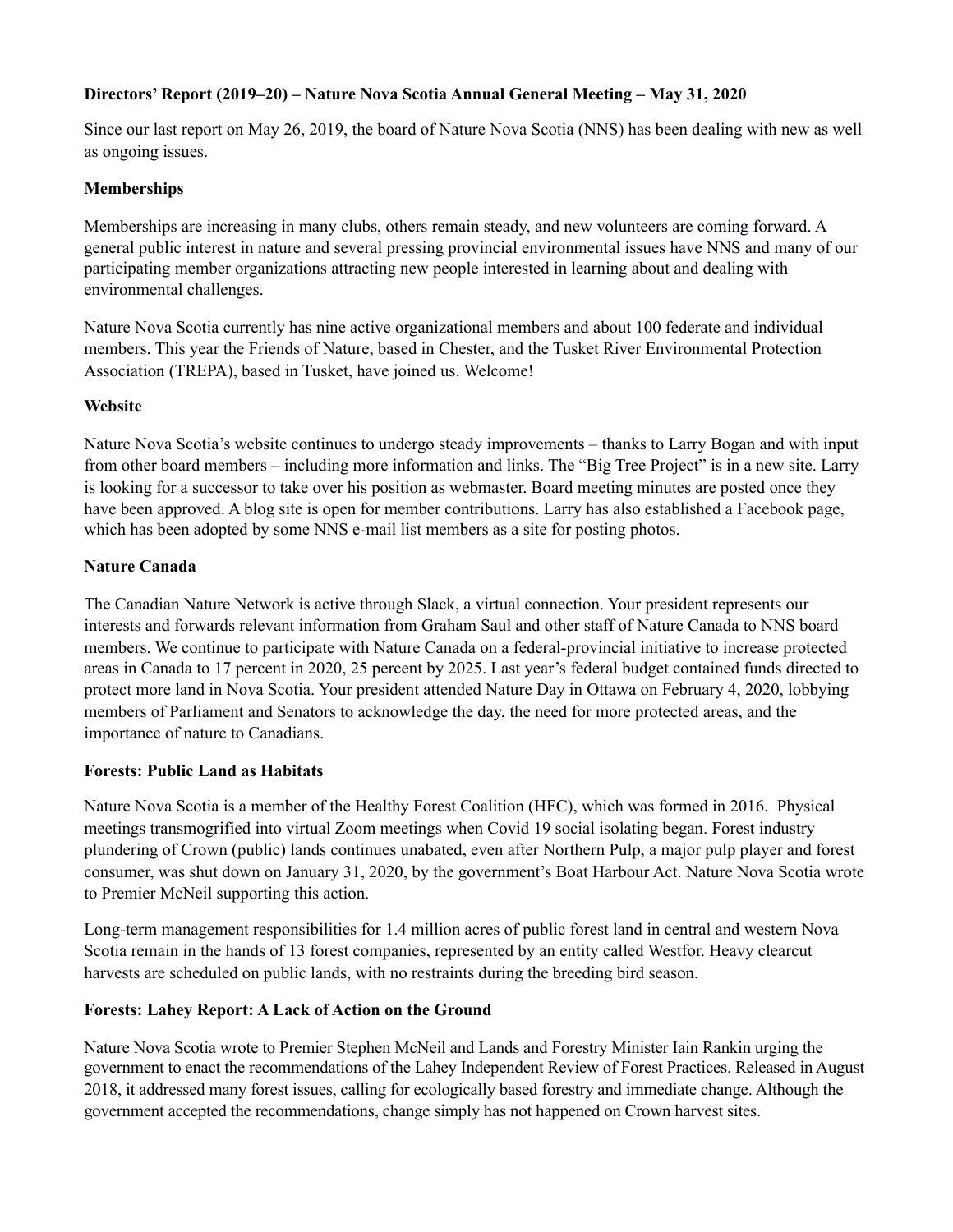Lahey suggested a triad approach, wherein a portion of public land was to be used for high-production commercial forestry, with monocultures and herbicides; another portion was to be protected areas, and a majority of the land, called the matrix, to be managed using ecological forestry principles.

Stakeholder invitations by government to meetings about formulating implementation guidelines have favored forest industry interests. Nature Nova Scotia and groups like the NS Federation of Anglers and Hunters received no invitation. The targeted stakeholders were asked to comment on the high-production paper proposed by government as well as the ecological matrix paper. These discussion papers focus on forest harvesting methods, without any adequate, science-based, or sensible wildlife considerations.

To summarize, in March your president wrote and submitted unsolicited wildlife/nature comments regarding the government's Draft Silviculture Guide for Ecological Matrix and commentary on their High Production Forestry paper. With the board's approval, these were accepted as NNS documents.

Your president and vice president Donna Crossland spent considerable amounts of field time over the past year visiting and documenting harvests on Crown harvest sites. We provided a dismal written assessment to Shelburne Municipal Council at their request. News 95.7 radio with Rick Howe and CBC Information Morning radio have been very active and helpful on this topic. Covid 19 stifled more field investigations this spring.

### **Forests: Biomass Plundering of Forests**

The board generated a biomass policy in 2016 as a response to Nova Scotia Power's announcement that it was increasing biomass content in its energy "renewables" – from 2.8 percent to 7 percent over four years (2016– 2020). The biomass plant at Point Tupper continues to consume forests being clearcut and burned to produce electricity at an efficiency rate of less than 21.5 percent. Another biomass electrical plant at Brooklyn is seasonally operated. Burning biomass is more polluting than burning coal. The government persists in labeling it "green" energy.

Hardwoods from soil-robbing clearcuts on public land continue to be chipped and shipped overseas to Europe and as far away as China. This amounts to a low-end use of a valuable commodity that holds much habitat value for nature.

## **Legal: Species at Risk**

The fall of 2018 saw the Blomidon Naturalists Society, the Halifax Field Naturalists and Nature Nova Scotia hire lawyer Jamie Simpson to take the Nova Scotia Minister of Lands and Forestry and the Attorney General of Nova Scotia to court for their failure to comply with the province's own laws regarding species at risk. With half of wild species across Canada in decline, concerned conservationists felt forced to take serious action. After court appearances on September 23 and October 1, 2019, with Ecojustice lawyers James Gunvaldsen Klassen and Sarah McDonald attending and assisting as intervenors, this matter is still in the hands of Judge Christa Brothers. A decision is overdue.

## **Legal: Owls Head Park**

In January 2020, Jamie Simpson brought another matter to NNS attention, the secret delisting of the 660 acre Owls Head Park on the Eastern Shore by the provincial government. This public coastal property was offered to an American developer wanting to build houses and golf courses. The reaction time period was tight, so your president and the Eastern Shore Forest Watch Association quickly agreed to challenge this action in court. Nature Nova Scotia and the Blomidon Naturalists Society subsequently supported this action.

#### **Strait of Canso Overhead Transmission Lines Intercepting Traditional Migratory Bird Flyway**

Joshua Mailhiot, Canadian Wildlife Service, responded to a letter your president wrote last year describing a high mortality situation in spring and fall with migratory birds as they funneled through the Strait of Canso at night and